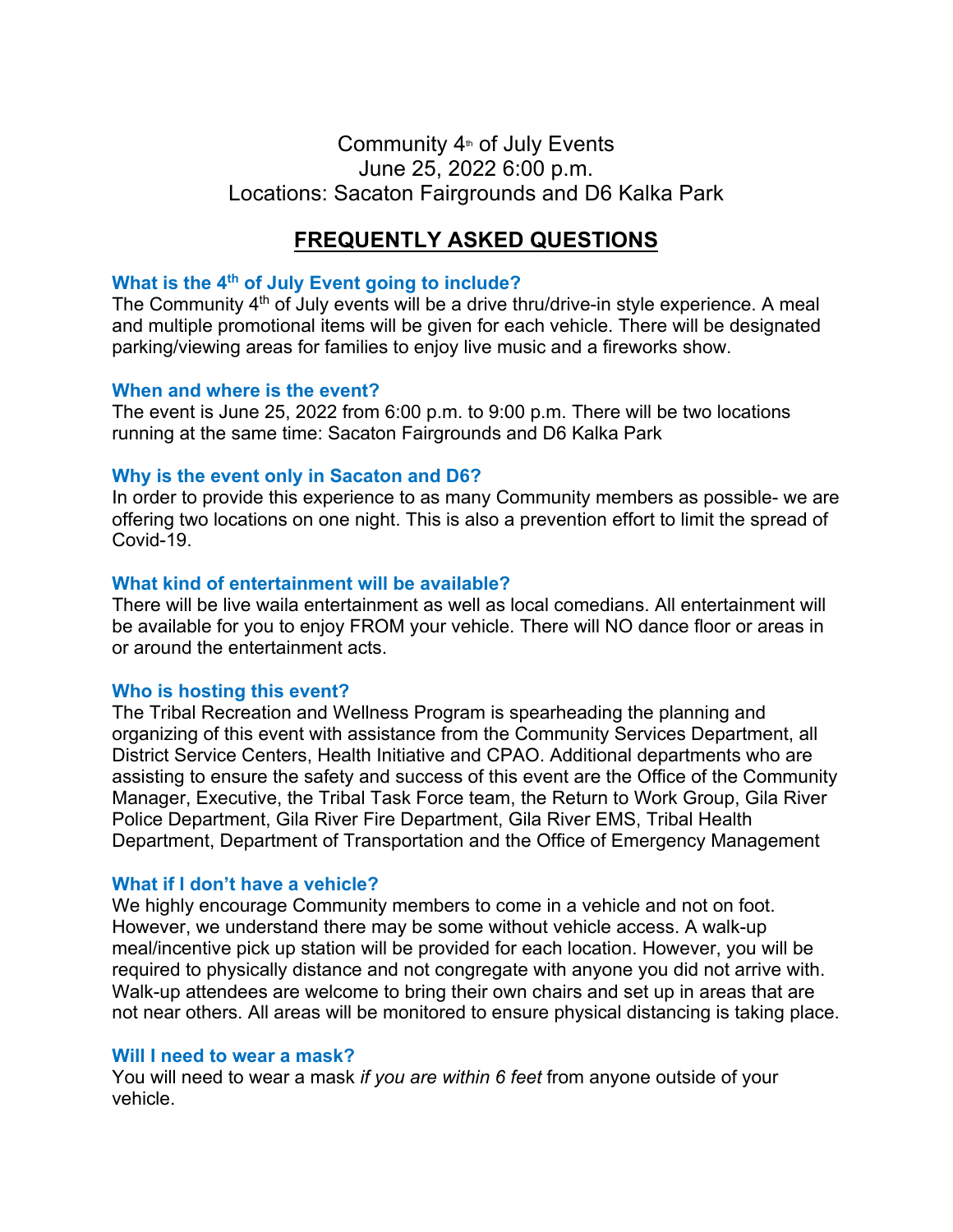### **Will you have a designated area for walk-up people to set up chairs?**

We will provide a designated area for those who choose to walk-up. The area will be designed to discourage congregating. Families and individuals should only sit with those they arrive to the event with. These areas will be monitored to ensure physical distancing is taking place.

### **Will you provide chairs for us to use?**

For the safety of all staff, volunteers and attendees, we will not provide chairs or tables for use. Participants must bring their own chairs. All partners of this event and the Gila River Indian Community are not liable for any damages or theft for any reasons.

## **Can I hang out with other people other than those I came with?**

No, you cannot congregate with anyone you did not come to the event with. In efforts to prevent any infections, we will require participants to practice physical distancing.

### **Can I arrive early at the event site and set up a tent/chairs to reserve a spot?**

No. Vehicles will be spaced apart to allow for participants to set up their own chairs. The parking lots WILL NOT be accessible before the event start. Vehicles will only be able to park if they have gone through the drive- thru line and/or at the event start. In order to keep traffic/parking flow smooth, early parking or setting up will NOT be allowed.

#### **Can I bring my own canopy?**

Yes, however this will only be in the space you are provided. All partners of this event and the Gila River Indian Community are not liable for any damages or theft for any reasons.

#### **Will everyone in my vehicle get a meal and items?**

Yes. We will provide meals and promotional bags for each vehicle on a first come, first serve basis. Because this is the first "in-person" activity on this scale, we may run out of items. We highly encourage you to arrive early.

#### **Can I pick up my meal/items and come back later on for the fireworks?**

Yes, however in efforts to keep traffic flow smooth and to avoid any confusion amongst attendees, we ask you to enter the parking line by going back thru the drive-thru line.

#### **Will you have an elder line?**

Since this is a drive thru event and all participants will be seated when driving thruthere is no elder drive thru line. However we will have elder/handicap parking to ensure easy bathroom accessibility.

#### **Can I register my kids or grandkids?**

Yes- but again, does not guarantee meals/items.

#### **What if I forgot to register or I don't know how to use the internet?**

We will have on-site registration assistance available.